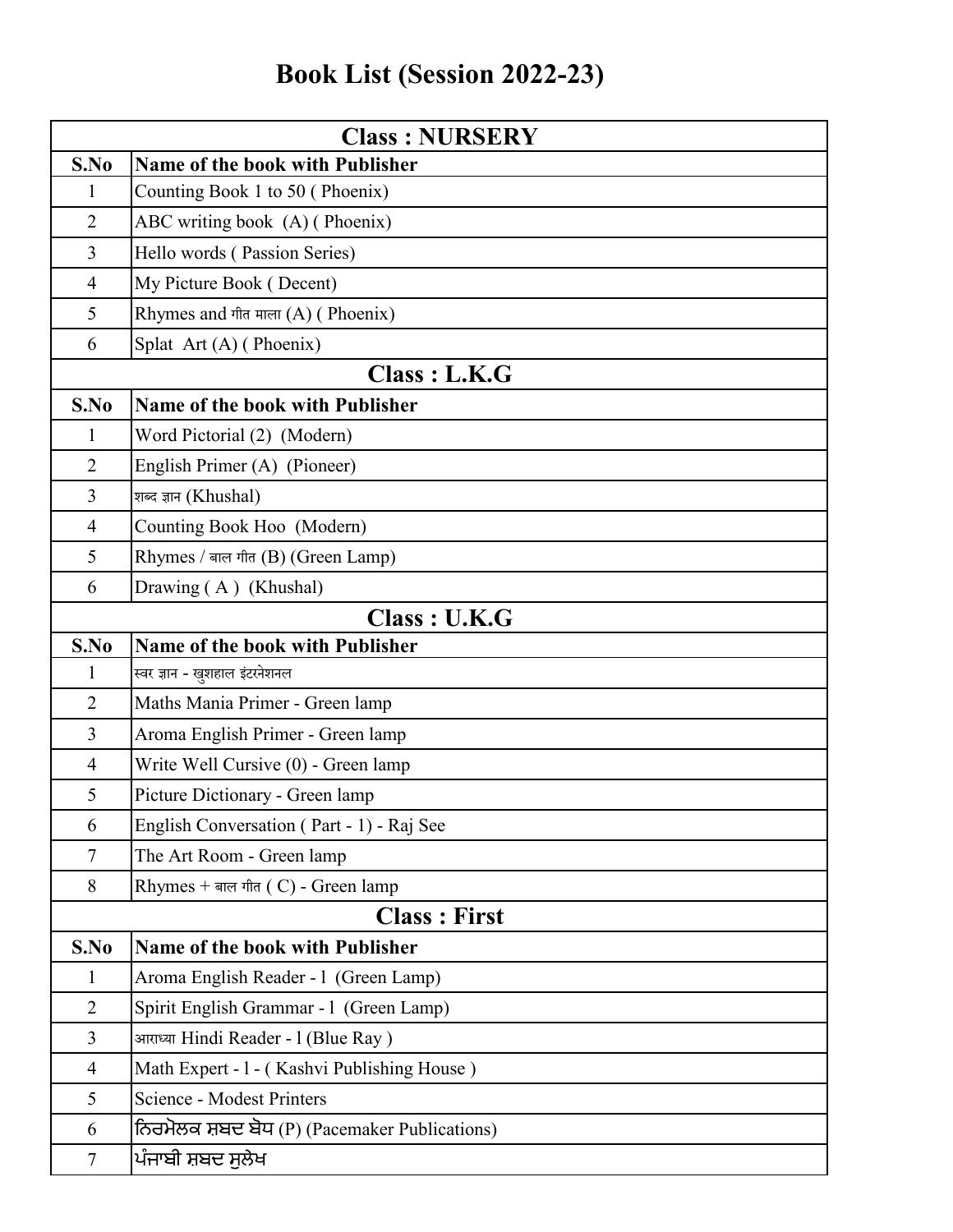| 8              | Decent GK - 1 (Kwality Publications)                              |
|----------------|-------------------------------------------------------------------|
| 9              | Cyber Zone - 1 (M.R. International)                               |
| 10             | Art Splash (A)                                                    |
|                | <b>Class: Second</b>                                              |
| S.No           | <b>Name of the book with Publisher</b>                            |
| $\mathbf{1}$   | Aroma English Reader - 2 (Green Lamp)                             |
| $\overline{c}$ | Spirit English Grammar - 2 (Green Lamp)                           |
| $\overline{3}$ | आराध्या Hindi Reader - 2 (Blue Ray)                               |
| $\overline{4}$ | Math Expert - 2 - (Kashvi Publishing House)                       |
| 5              | <b>Modest Science - Modest Printers</b>                           |
| 6              | ਨਿਰਮੋਲਕ ਪੰਜਾਬੀ ਪਾਠ-ਮਾਲਾ ਪ੍ਰਵੇਸ਼ਕਾ (0) - (Pacemaker Publications)  |
| $\overline{7}$ | Decent GK-2 - (Kwality Publications)                              |
| 8              | Cyber Zone - 2 (M.R. International)                               |
|                | <b>Class: Third</b>                                               |
| S.No           | <b>Name of the book with Publisher</b>                            |
| $\mathbf{1}$   | Aroma English Reader - 3 (Green Lamp)                             |
| 2              | Spirit English Grammar - 3 (Green Lamp)                           |
| $\overline{3}$ | आराध्या Hindi Reader - 3 (Blue Ray)                               |
| $\overline{4}$ | Hindi Grammar वंशिका - Spond                                      |
| 5              | Math Expert - 2 - (Kashvi Publishing House)                       |
| 6              | <b>Modest Science - Modest Printers</b>                           |
| $\tau$         | ਨਿਰਮੋਲਕ ਪੰਜਾਬੀ ਪਾਠ-ਮਾਲਾ (2) - (Pacemaker Publications)            |
| 8              | ਨਿਰਮੋਲਕ ਪੰਜਾਬੀ ਵਿਆਕਰਨ ਅਤੇ ਲੇਖ ਰਚਨਾ ਭਾਗ 2 - Pacemaker Publications |
| 9              | Decent GK-3 - (Kwality Publications)                              |
| 10             | Cyber Zone - 3 (M.R. International)                               |
| 11             | Drawing Book:- Colour Plus Part (C)                               |
|                | <b>Class: Fourth</b>                                              |
| S.No           | <b>Name of the book with Publisher</b>                            |
| 1              | Aroma English Reader - 4 (Green Lamp)                             |
| $\overline{2}$ | Spirit English Grammar - 4 (Green Lamp)                           |
| $\overline{3}$ | आराध्या Hindi Reader - 4 (Blue Ray)                               |
| $\overline{4}$ | Hindi Grammar वंशिका - Spond                                      |
| 5              | Math Expert - 4 - (Kashvi Publishing House)                       |
| 6              | <b>Modest Science - Modest Printers</b>                           |
| $\tau$         | ਨਿਰਮੋਲਕ ਪੰਜਾਬੀ ਪਾਠ-ਮਾਲਾ (4) - (Pacemaker Publications)            |
| 8              | ਨਿਰਮੋਲਕ ਪੰਜਾਬੀ ਵਿਆਕਰਨ ਅਤੇ ਲੇਖ ਰਚਨਾ ਭਾਗ 4 - Pacemaker Publications |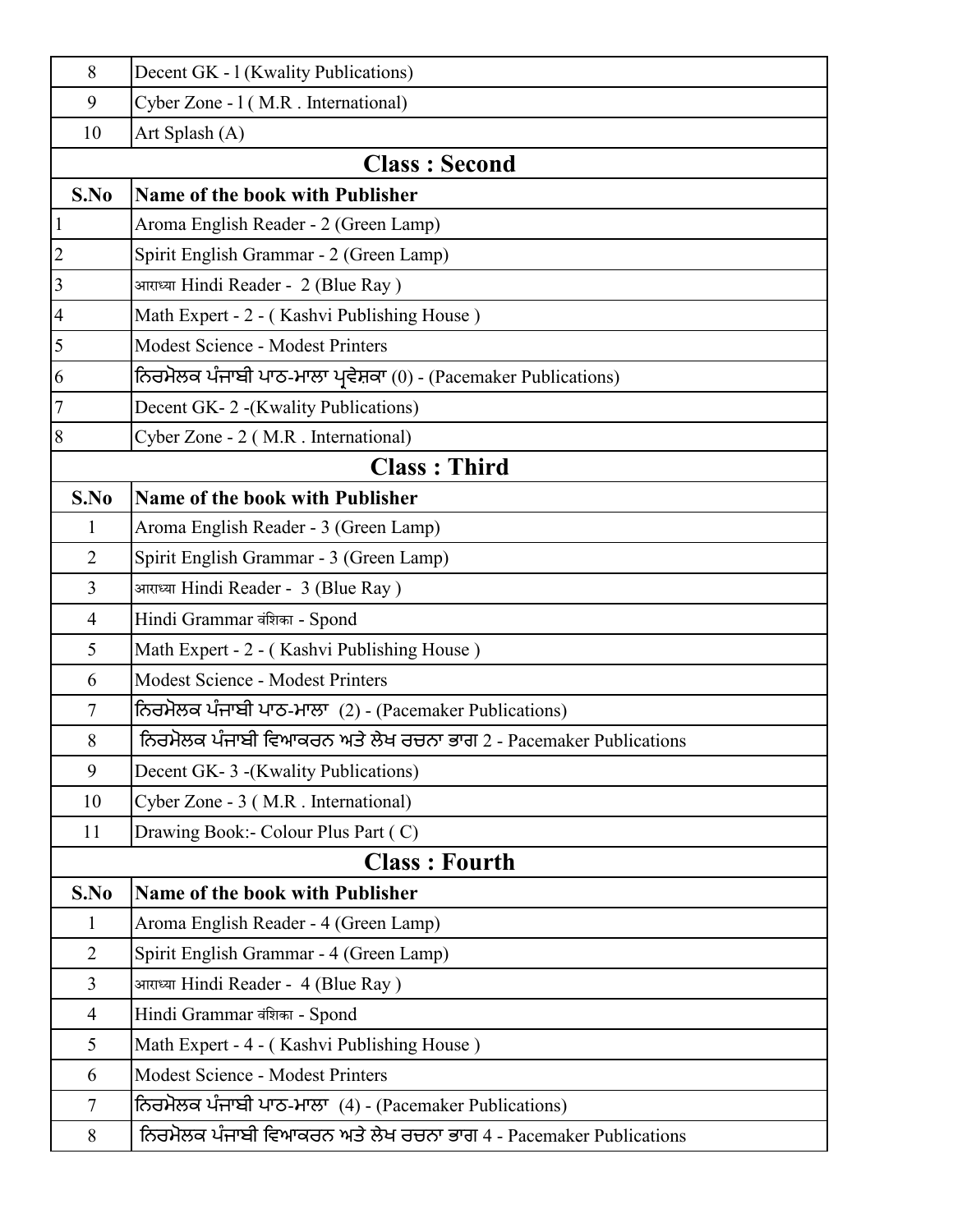| 9              | Decent GK-4-(Kwality Publications)             |
|----------------|------------------------------------------------|
| 10             | Cyber Zone - 4 (M.R. International)            |
| 11             | Drawing Art Splash - Signature                 |
| 12             | Social Studies - Kwality                       |
|                | <b>Class: Fifth</b>                            |
| S.No           | <b>Name of the book with Publisher</b>         |
| $\mathbf{1}$   | ,ਸੱਜਰੀ ਸਵੇਰ (ਪੰਜਾਬੀ)-Rishabh Publication       |
| $\overline{2}$ | p                                              |
| $\overline{3}$ | Aroma (English)-Greenlamp Book International.  |
| $\overline{4}$ | Grammar Spirit - Greenlamp Book International. |
| 5              | Aradhya (Hindi)-Blue-Ray Book                  |
| 6              | Sarang (Hindi Grammar)-Jyoti Book              |
| $\overline{7}$ | Maths Expert -Kashvi Publishing House          |
| 8              | <b>Science - Modest Education</b>              |
| 9              | Social Studies - Kwality Publication           |
| 10             | General Knowledge-Kwality Publication          |
| 11             | IT Point Computer Science-Devjyoti             |
| 12             | <b>Colour Plus (Drawing)-Passion Books</b>     |
|                | <b>Class: Sixth</b>                            |
| S.No           | <b>Name of the book with Publisher</b>         |
| $\mathbf{1}$   | Honeysuckle (NCERT)                            |
| $\overline{2}$ | Effect with the Sun (NCERT)                    |
| $\overline{3}$ | Bravia (Dev Jyoti)                             |
| $\overline{4}$ | Vasant Bhag - 1 (NCERT)                        |
| 5              | Bal Ram Katha (NCERT)                          |
| 6              | Hindi Vyakaran (Sarang)                        |
| $\tau$         | ਸੱਜਰੀ ਸਵੇਰ (ਪੰਜਾਬੀ)-Rishabh Publication        |
| 8              | ਕੋਕਿਲਾ (ਵਿਆਕਰਨ)-Jyoti Book                     |
| 9              | Mathematics (NCERT)                            |
| 10             | Math Lab Manual (Sumit Prakashan)              |
| 11             | Science (NCERT)                                |
| 12             | Science Lab Manual (Sumit)                     |
|                |                                                |
| 13             | The Earth our Habitat (NCERT)                  |
| 14             | Social and Political Life -I (NCERT)           |
| 15             | Our Pasts-I(NCERT)                             |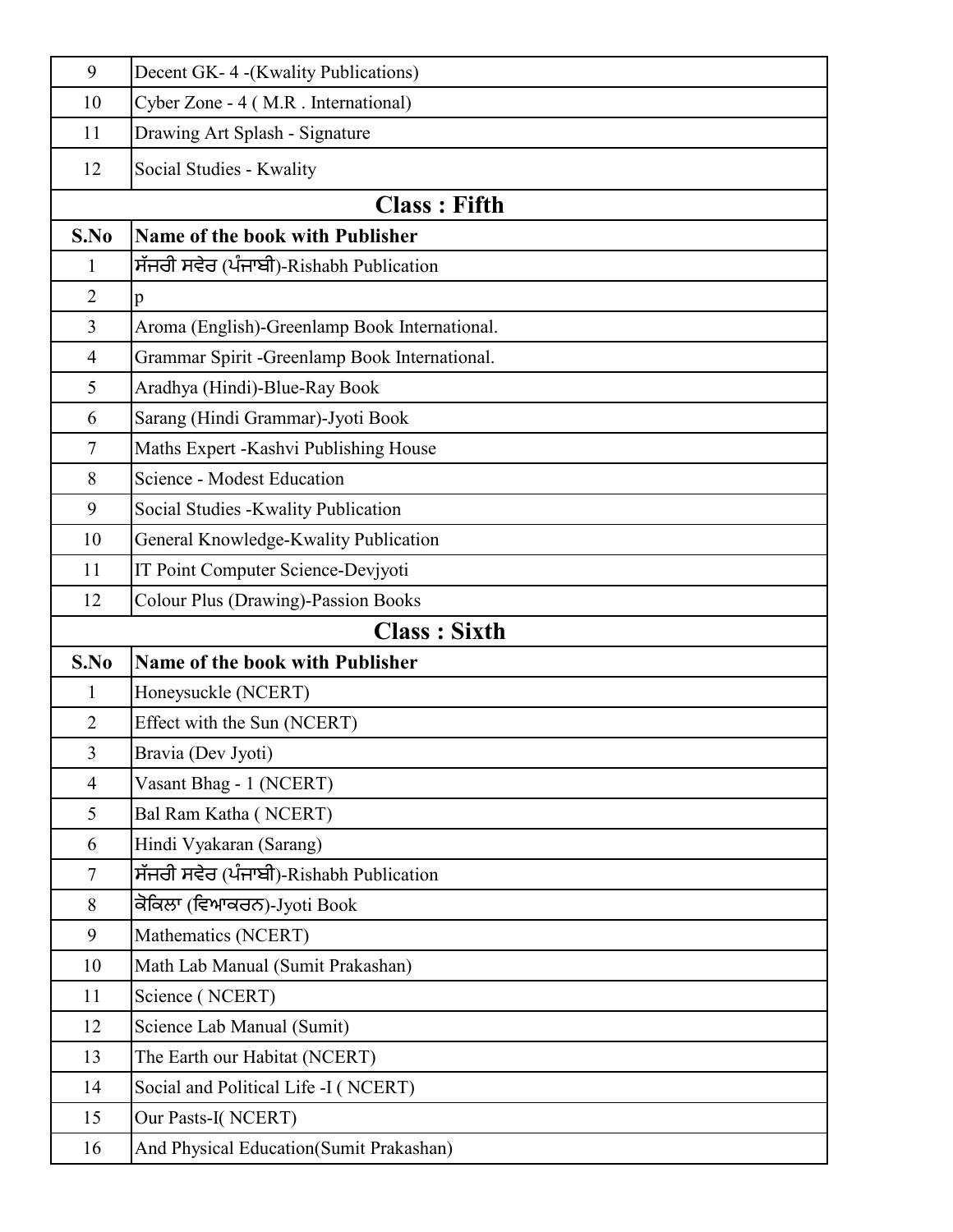| 17             | IT Point Computer Science (Devjoti)                |
|----------------|----------------------------------------------------|
| 18             | Oasis (NCERT)                                      |
|                | <b>Class: Seventh</b>                              |
| S.No           | Name of the book with Publisher                    |
| $\mathbf{1}$   | Honeycomb - NCERT                                  |
| $\overline{2}$ | An Alien Hand - NCERT                              |
| $\overline{3}$ | English Grammer - Bravia (Devjyoti)                |
| $\overline{4}$ | <b>Mathematics- NCERT</b>                          |
| 5              | Hindi Reader - Basant Bhag-2 - NCERT               |
| 6              | Hindi Bal Mahabharat Katha - NCERT                 |
| 7              | Sarang Hindi Vyakaran (JBD)                        |
| 8              | Science - (NCERT)                                  |
| 9              | ਕੋਕਿਲਾ (ਵਿਆਕਰਨ)-Jyoti Book                         |
| 10             | ਸੱਜਰੀ ਸਵੇਰ (ਪੰਜਾਬੀ)-Rishabh Publication            |
| 11             | History Our Pasts-2 (NCERT)                        |
| 12             | <b>Sst Our Environment - (NCERT)</b>               |
| 13             | Social and Political Life -2 (NCERT)               |
| 14             | Health and Physical Education (Sumit Prakashan)    |
| 15             | IT Point Computer Science (Devjoti)                |
| 16             | Oasis (NCERT)                                      |
|                | <b>Class: Eighth</b>                               |
| S.No           | <b>Name of the book with Publisher</b>             |
| $\mathbf{1}$   | Honeydew - NCERT                                   |
| $\overline{2}$ | It so happened - NCERT                             |
| 3              | English Grammer - Bravia (Devjyoti)                |
| $\overline{4}$ | Mathematics-NCERT                                  |
| 5              | Hindi Reader - Basant Bhag-3 - NCERT               |
| 6              | Bharat ki Khoj - NCERT                             |
| $\tau$         | Sarang Hindi Vyakaran (JBD)                        |
| 8              | Science - (NCERT)                                  |
| 9              | ਕੋਕਿਲਾ (ਵਿਆਕਰਨ)-Jyoti Book                         |
| 10             | ਸੱਜਰੀ ਸਵੇਰ (ਪੰਜਾਬੀ)-Rishabh Publication            |
| 11             | History Our Pasts-3 (NCERT)                        |
| 12             | Social Science Resources and Development - (NCERT) |
| 13             | Social and Political Life -3 (NCERT)               |
| 14             | Health and Physical Education (Sumit Prakashan)    |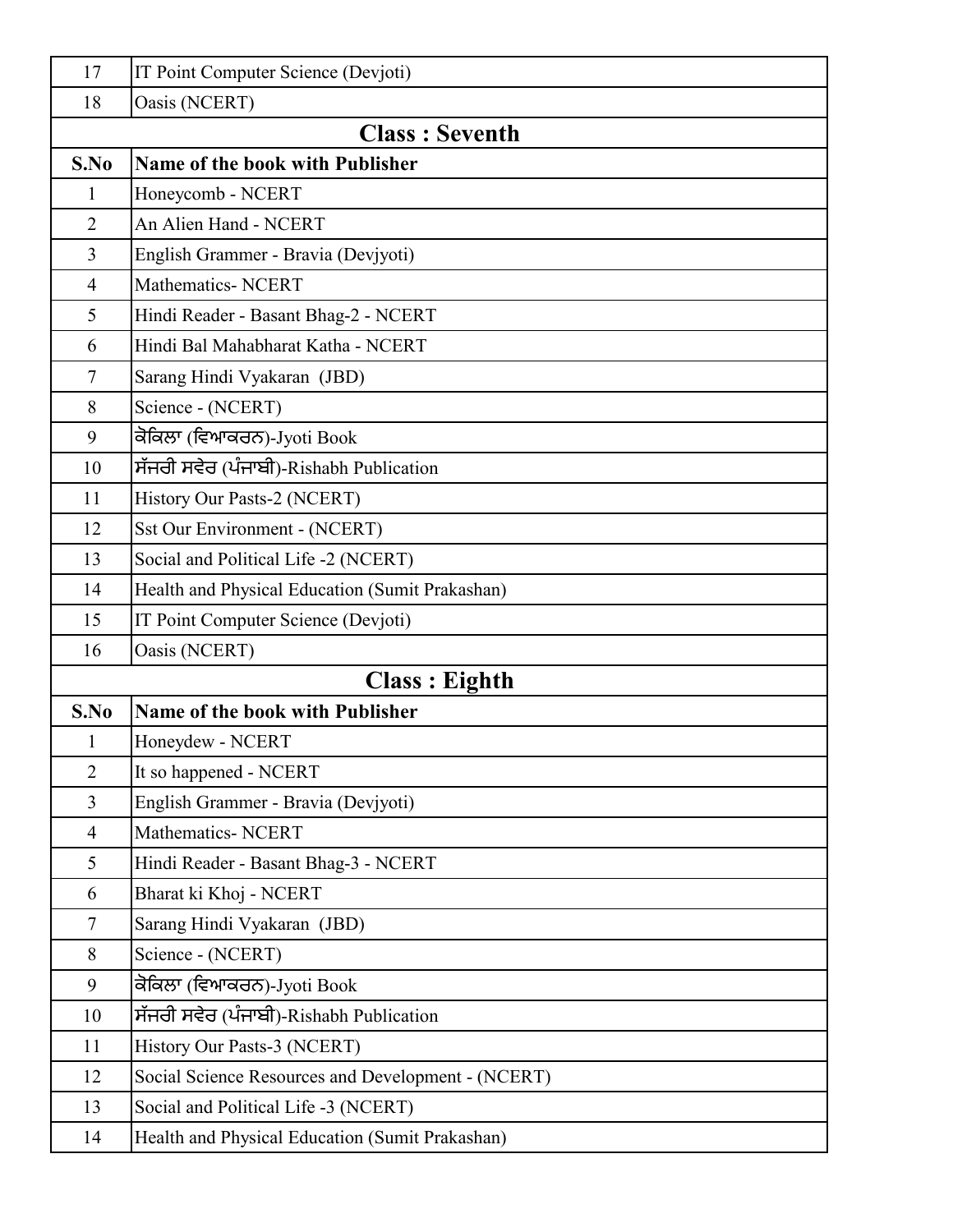| 15                  | IT Point Computer Science (Devjoti)                                              |  |
|---------------------|----------------------------------------------------------------------------------|--|
| 16                  | Oasis (NCERT)                                                                    |  |
| <b>Class: Ninth</b> |                                                                                  |  |
| S.No                | Name of the book with Publisher                                                  |  |
| $\mathbf{1}$        | English Language & Literature-9 (Moments and Beehive) (NCERT)                    |  |
| $\overline{2}$      | Bravia Grammer (Dev Jyoti)                                                       |  |
| $\overline{3}$      | Mathematics (NCERT)                                                              |  |
| 5                   | Mathematics Lab Manual (Sumit)                                                   |  |
| 6                   | Science (NCERT)                                                                  |  |
| $\tau$              | Science Lab Manual (Sumit)                                                       |  |
| 8                   | Democratic Politics-I (Political Science) (NCERT)                                |  |
| 9                   | Economics (NCERT)                                                                |  |
| 10                  | Contemporary India- I (Geography) (NCERT)                                        |  |
| 11                  | India and the Contemporary World-1(History) (NCERT)                              |  |
| 12                  | Social Science Lab Manual (Vidya)                                                |  |
| 13                  | Shitiz (Hindi) (NCERT)                                                           |  |
| 14                  | Kritika (Hindi) (NCERT)                                                          |  |
| 15                  | Hindi Vyakaran & Rachna Course 'A' (Vidya)                                       |  |
| 16                  | Sahit Mala (Punjabi) (PSEB)                                                      |  |
| 17                  | Vangi (Punjabi) (PSEB)                                                           |  |
| 18                  | Punjabi Vyakaran Atey Rachnavli (Raj Publishers)                                 |  |
| 19                  | Information Technology Vocational Based on Libre Office (Vidya Prakashan Mandir) |  |
| 20                  | Physical Education (Vidya Prakashan Mandir)                                      |  |
|                     | <b>Class: Tenth</b>                                                              |  |
| S.No                | Name of the book with Publisher                                                  |  |
| $\mathbf{1}$        | First Flight (NCERT)                                                             |  |
| $\overline{2}$      | Foot Prints without Feet (NCERT)                                                 |  |
| $\overline{3}$      | Bravia Grammer (Dev Jyoti)                                                       |  |
| $\overline{4}$      | Mathematics (NCERT)                                                              |  |
| 5                   | Mathematics Lab Manual (Sumit)                                                   |  |
| 6                   | Science (NCERT)                                                                  |  |
| $\tau$              | Science Lab Manual (Sumit)                                                       |  |
| 8                   | Democratic Politics-I (Political Science) (NCERT)                                |  |
| 9                   | Economics (NCERT)                                                                |  |
| 10                  | Contemporary India- I (Geography) (NCERT)                                        |  |
| 11                  | India and the Contemporary World-1(History) (NCERT)                              |  |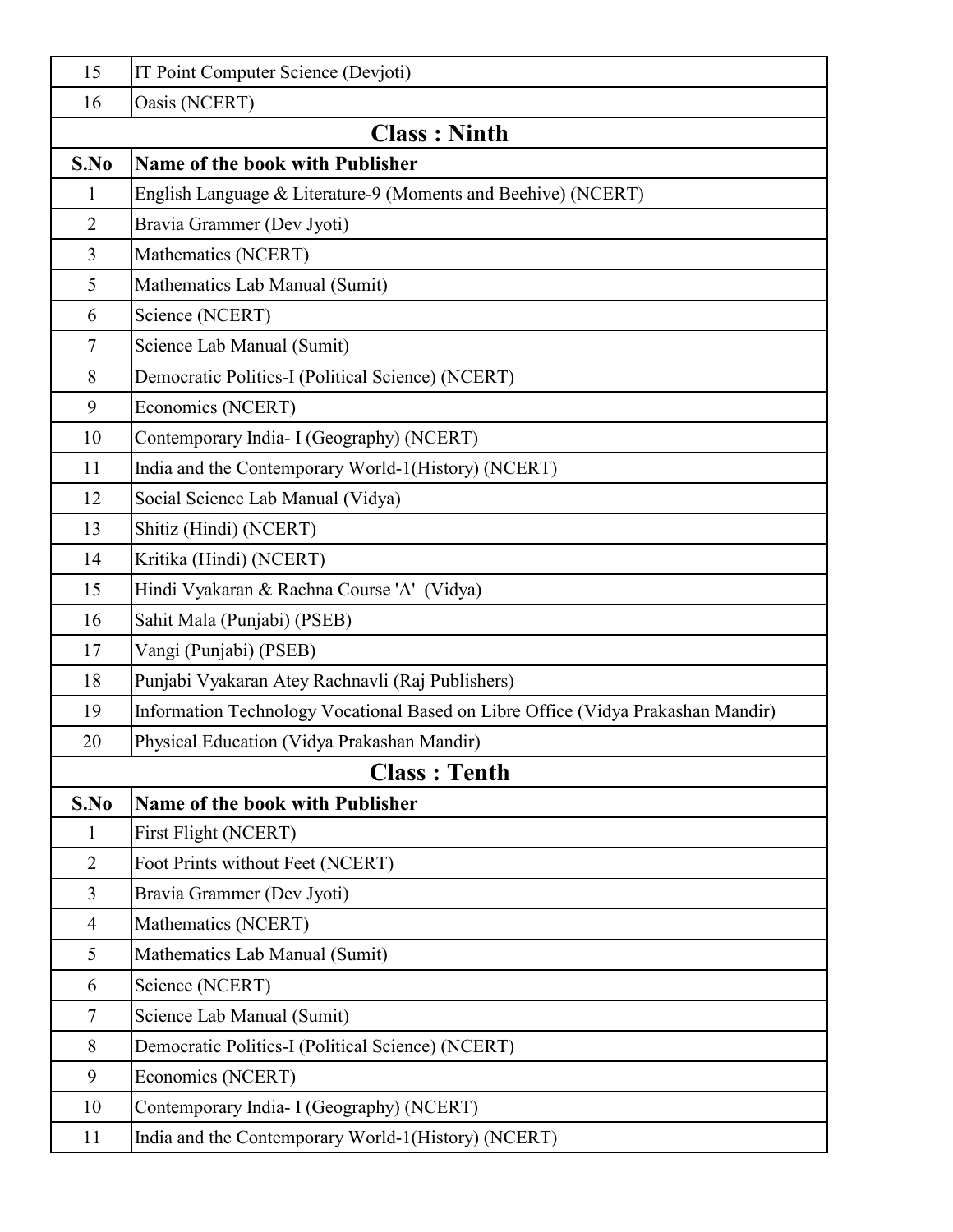| 12                    | Social Science Lab Manual (Vidya)                   |
|-----------------------|-----------------------------------------------------|
| 13                    | Shitiz (Hindi) (NCERT)                              |
| 14                    | Kritika (Hindi) (NCERT)                             |
| 15                    | Hindi Vyakaran & Rachna Course 'A' (Vidya)          |
| 16                    | Sahit Mala (Punjabi) (PSEB)                         |
| 17                    | Vangi (Punjabi) (PSEB)                              |
| 18                    | Punjabi Vyakaran Atey Rachnavli (Raj Publishers)    |
|                       | <b>Class: Eleventh</b>                              |
| S.No                  | Name of the book with Publisher                     |
| $\mathbf{1}$          | Hornbill (English) (NCERT)                          |
| $\overline{2}$        | Snapshots (English (NCERT)                          |
| $\overline{3}$        | Financial Accounting Part-I (NCERT)                 |
| $\overline{4}$        | Financial Accounting Part-II (NCERT)                |
| 5                     | Business Studies Test Book-11 (NCERT)               |
| 6                     | Introductory Micro Economics (NCERT)                |
| $\tau$                | <b>Statistics For Economics (NCERT)</b>             |
| 8                     | Textbook of Mathematics-11 Part-I & II (NCERT)      |
| 10                    | Computer Science with Python (Sumita Arora)         |
| 11                    | Physical Education (Madhav) NCERT                   |
| 12                    | Text Book of Biology-11 (NCERT)                     |
| 13                    | Text Book of Chemistry Part-I & II (NCERT)          |
| 14                    | Text Book of Physics Part-I & II (NCERT)            |
| 15                    | Laajmi Punjabi (Punjab School Sikhya Board) (NCERT) |
| 16                    | Textbook of Applied Maths - 11 (NCERT)              |
| 17                    | History Themes in World History (NCERT)             |
| 18                    | <b>Introduction Sociology (NCERT)</b>               |
| 19                    | Understanding Society (NCERT)                       |
| 20                    | Abhivayakti aur Madhyam (Hindi) (NCERT)             |
| 21                    | Vitaan Bhag-1 (Hindi)(NCERT)                        |
| 22                    | Aaroh -1 (Hindi)(NCERT)                             |
| 23                    | Indian Constitution at Work (NCERT)                 |
| 24                    | Political Theory (NCERT)                            |
| <b>Class: Twelfth</b> |                                                     |
| S.No                  | <b>Name of the book with Publisher</b>              |
| $\mathbf 1$           | Flamingo (English) (NCERT)                          |
| $\overline{2}$        | Vistas (English) (NCERT)                            |